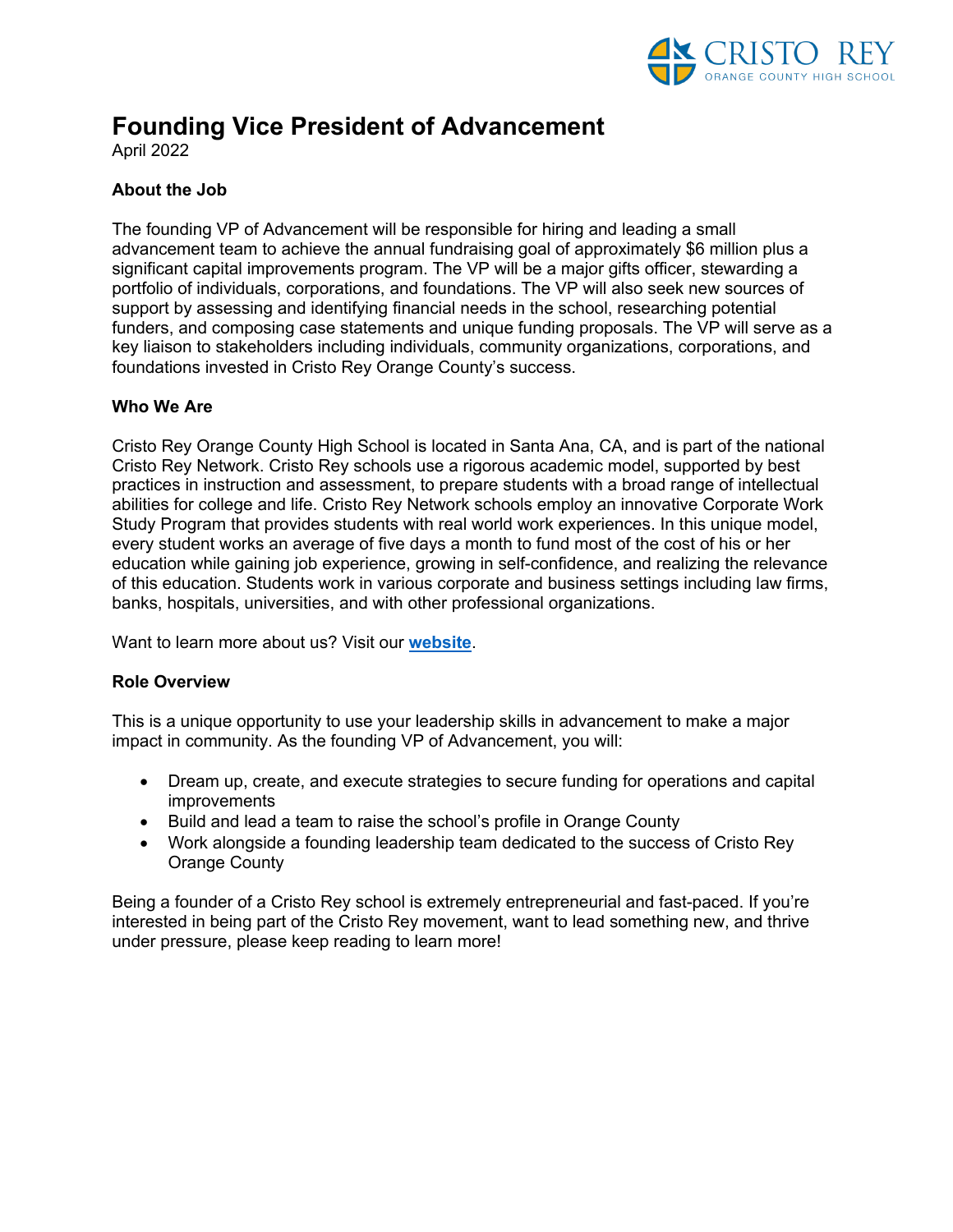

## **What You'll Do**

#### *Fundraising Responsibilities*

- Direct a comprehensive fundraising program for an annual goal of approximately \$6 million.
- Direct a comprehensive capital campaign of at least \$20 million.
- Identify and cultivate new donors who are prospects for planned gifts.
- Prepare and pitch proposals for funding by individual donors and foundations and explore creative, multi-year requests; anticipate in-person meetings and local travel as necessary.
- Work closely with the founding Director of Corporate Work Study Program to engage current and prospective job partners with philanthropic activities of Cristo Rey.
- Work closely with the President on major and principal donor strategies.

#### *Communications Responsibilities*

- Develop and implement a strategy to continuously raise the school's profile in Orange County.
- Develop and implement comprehensive cultivation, solicitation, and stewardship plans for all donors.
- Steward a portfolio of major donors and ensure they are engaged in the work of Cristo Rey through creative impact reports, thoughtful acknowledgements, and personal interactions.
- Collaborate with the leadership team to design and implement a school-wide communications program.
- Collaborate with the leadership team to provide content for and input on publications, newsletters, and marketing materials, as well as ensure messaging and branding of all communications and event activities meets high standards.

#### *Administrative Responsibilities*

- Work closely with the President to set fundraising goals that are approved by the Board of Directors and accomplish goals against monitored expenses.
- Build annual expense budget for all development functions and monitor expenses throughout the year.
- Provide support to the President in areas of board reporting and board member identification and recruitment.
- Staff all meetings of the Advancement Committee and Jobs Committee of the Board of Directors.
- Participate in Cristo Rey Network meetings and events as necessary and represent Cristo Rey Orange County at conferences, meetings, and events with the President.
- Hire and manage a professional fundraising team responsible for the calendar of appeals, individual, corporate, and foundation proposals, scholarship management, relationship building, stewardship, communications, and special event fundraising.
- Provide guidance, leadership, and direction, including clearly defined performance expectations, and encourage professional development for the development team.
- Select and utilize CRM system to track and plan all donor interactions and file correspondence as appropriate. Ensure that CRM system is properly maintained, and gift acknowledgements are timely.